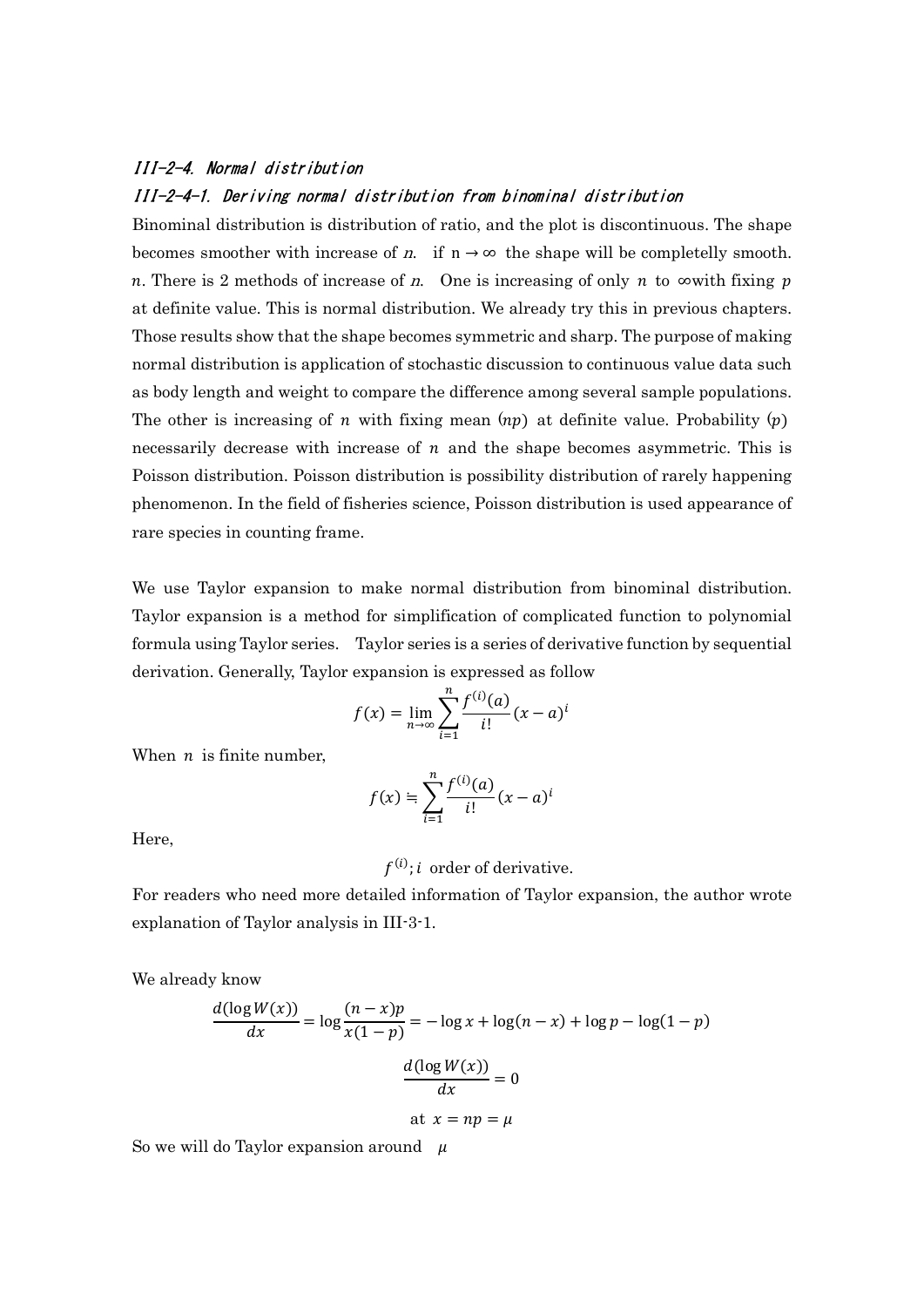Second order derivative is

$$
\frac{d^2(\log W(x))}{dx^2} = \{-\log x + \log(n - x) + \log p - \log(1 - p)\}'
$$

$$
= -\frac{1}{x} - \frac{1}{n - x}
$$

$$
= -\frac{1}{np} - \frac{1}{n - np}
$$

$$
= -\frac{1}{n}(\frac{1}{p} + \frac{1}{1 - p})
$$

$$
= -\frac{1}{np(1 - p)}
$$

$$
= -\frac{1}{\sigma^2}
$$

$$
\therefore np(1 - p) = \sigma^2
$$

We neglect derivatives higher than third order derivatives.

$$
logW(x) = log(n!) - log(x!) - log(n - x)! + k log(p) + (n - x) log(q)
$$
  
\n
$$
\approx logW(\mu) + \frac{(log(\mu))'}{1!} (x - \mu) + \frac{(log(\mu))''}{2!} (x - \mu)^2
$$
  
\n
$$
= log W(\mu) + \frac{(log(x))''}{2} (x - \mu)^2
$$
  
\n
$$
= log W(\mu) + \frac{-\frac{1}{\sigma^2}}{2} (x - \mu)^2
$$

Here

$$
\log_e e = 1
$$

**Caution** 

 $e$  is base of natural logarithm. Mathematically, name of  $e$  is Napier's constant. In previous part of this text,  $log A$  is used without any explanatory remarks in the meaning  $log_e A$  following habit that when  $log$  is used without base the symbol means  $log_e$ . In following exlanation, the author will use  $log_e$  for perspicuous understanding.

Necessary background information for following explanation is

$$
\frac{d \log x}{dx} = \frac{1}{x}, \ \frac{de^x}{dx} = e^x
$$

Please refer III-3-2 ( Napier's constant), if reader did not have background information or if reader needs detailed explanation of Napier's constant.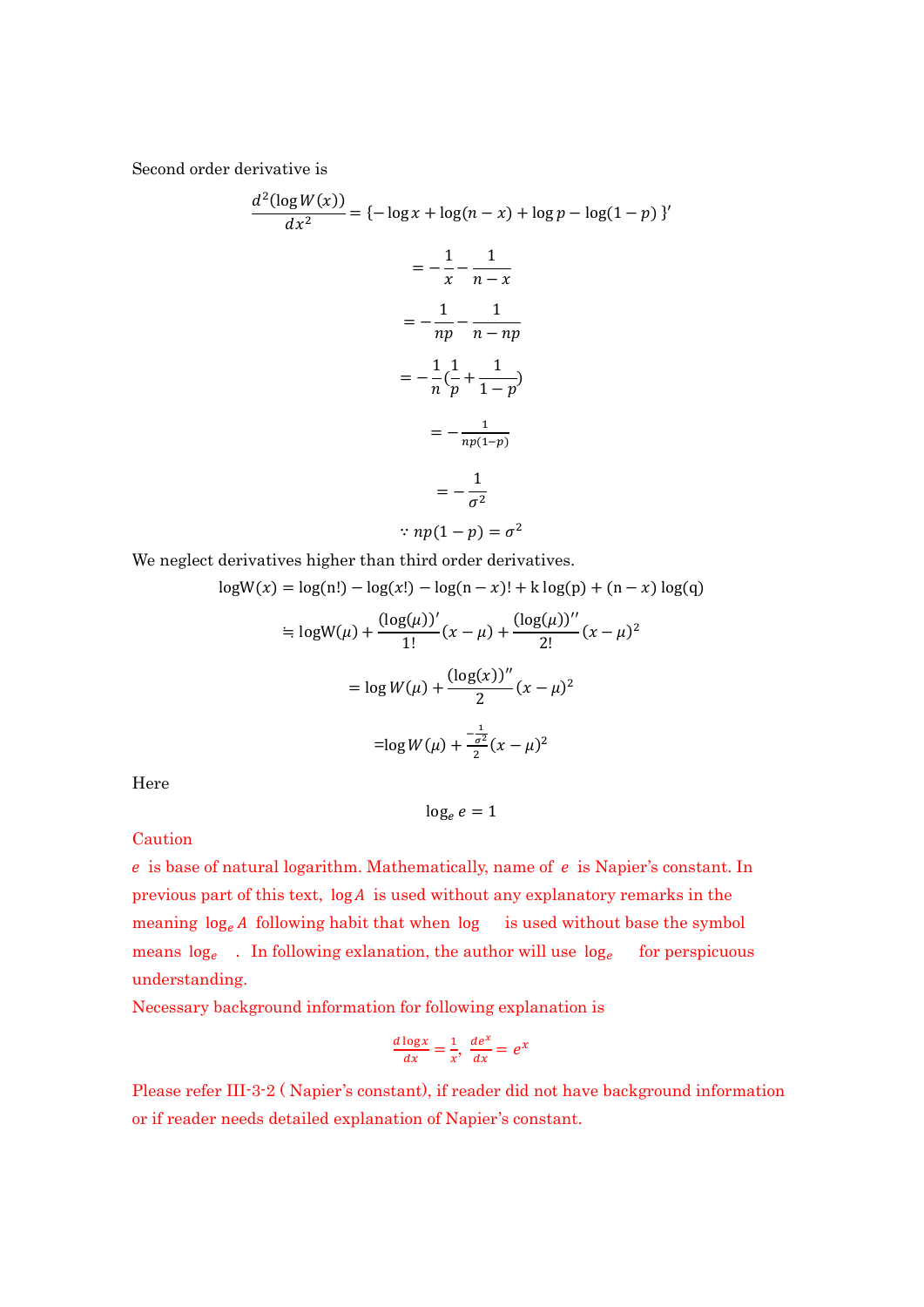$$
\log W(x) = \log W(\mu) + \frac{-1}{2\sigma^2} (x - \mu)^2
$$
  
=  $\log_e W(\mu) + \frac{-1}{2\sigma^2} (x - \mu)^2 \log_e e$   
=  $\log_e W(\mu) + \log_e e^{\frac{-1}{2\sigma^2} (x - \mu)^2}$   
=  $\log_e W(\mu) + \log_e e^{\frac{-1}{2\sigma^2} (x - \mu)^2}$   
=  $\log_e W(\mu) e^{\frac{-1}{2\sigma^2} (x - \mu)^2} = \log_e W(\mu) e^{-\left(\frac{x - \mu}{\sqrt{2}\sigma}\right)^2}$ 

When we remove logarithm symbol both sides,

$$
W(x) = W(\mu)e^{-\left(\frac{x-\mu}{\sqrt{2}\sigma}\right)^2}
$$

When  $x = \mu$ ,

$$
e^{-\left(\frac{x-\mu}{\sqrt{2}\sigma}\right)^2} = e^0 = 1
$$

We could confirm

$$
W(\mu) = W(\mu)
$$

Meaning of  $W(\mu)$  is the height of the peak of the distribution.

Distance from mean is  $x - \mu$ 

Distance from mean expressed using  $\sigma$  as unit is  $\frac{x-\mu}{\sigma}$ 

 $\left(\frac{x-\mu}{\sigma}\right)$  $\left(\frac{-\mu}{\sigma}\right)^2$  is symmetric,  $(x = \mu \text{ is axis of symmetry.})$ 

So  $\mu$  is mean, mode value and median value in normal distribution. We can understand those natures of normal distribution from the formula, though the form of equation is different from general formula which we know as normal distribution.

At least, we want to express  $W(\mu)$  by  $\mu$  and  $\sigma$ 

We calculate  $W(\mu)$  giving constraint condition. Most easily conceivable condition is that sum of  $W(x)$  should be 1, because  $W(x)$  is probability and total sum of probability should be 1. This means integration of  $W(x)$  from  $-\infty$  to  $\infty$  is 1.

We can obtain the formula by solving following equation.

$$
\int_{-\infty}^{\infty} W(x)e^{\frac{-1}{2}(\frac{x-\mu}{\sigma})^2} dx = 1
$$

For descriptive purpose,  $W(x) = A$ 

$$
\int_{-\infty}^{\infty} W(x)e^{\frac{-1}{2}\left(\frac{x-\mu}{\sigma}\right)^2} dx = \int_{-\infty}^{\infty} A e^{\frac{-1}{2}\left(\frac{x-\mu}{\sigma}\right)^2} dx
$$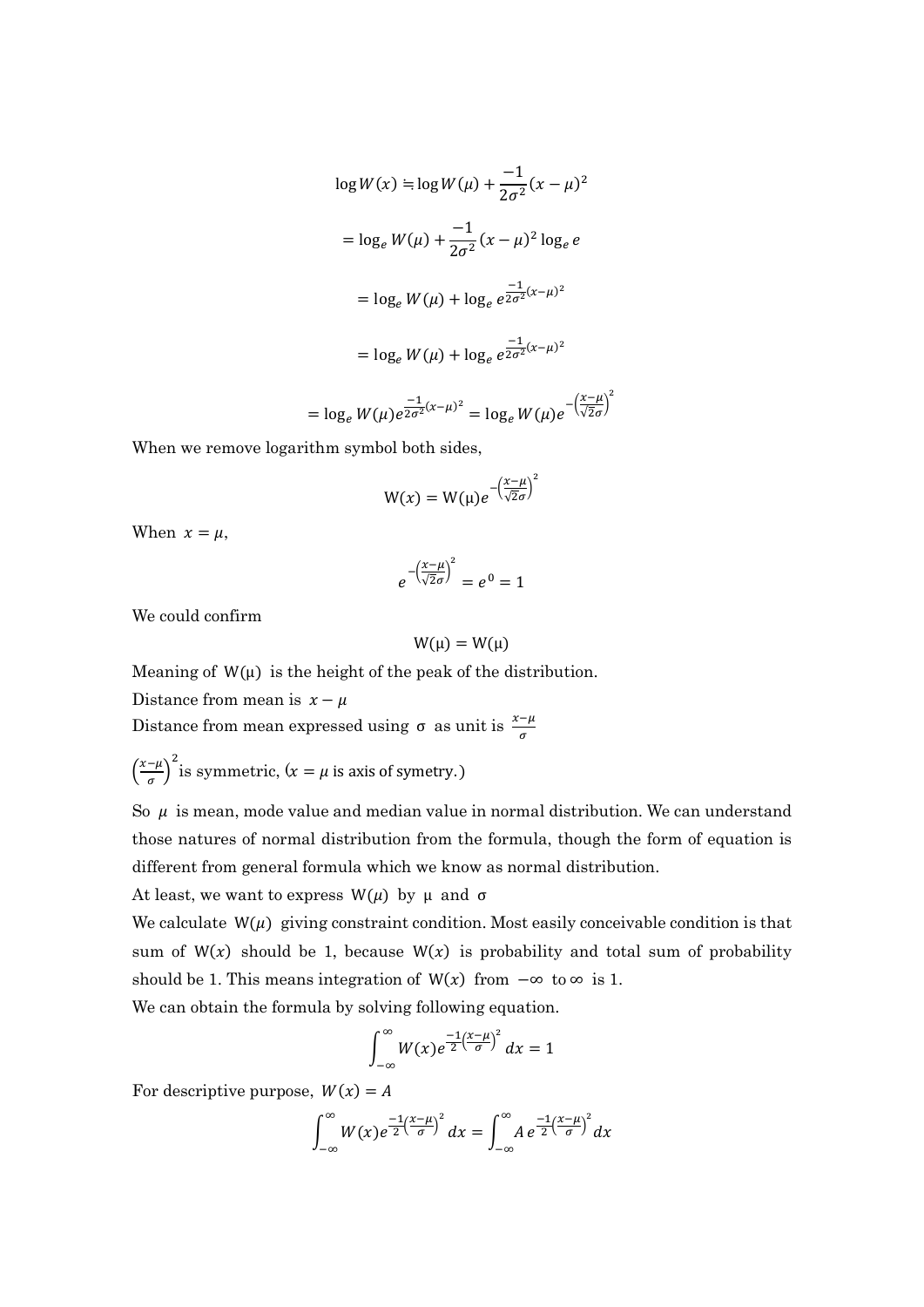$$
= A \int_{-\infty}^{\infty} e^{\frac{-1}{2} \left(\frac{x-\mu}{\sigma}\right)^2} dx
$$

We can simplify the formula by

$$
X = \frac{x - \mu}{\sqrt{2}\sigma}
$$
  

$$
\left(\frac{x - \mu}{\sqrt{2}\sigma}\right)^2 = X^2
$$
  

$$
\frac{dX}{dx} = \frac{1}{\sqrt{2}\sigma}
$$
  

$$
dx = \sqrt{2}\sigma dX
$$
  

$$
A \int_{-\infty}^{\infty} e^{-\frac{1}{2}\left(\frac{x - \mu}{\sigma}\right)^2} dx = A \int_{-\infty}^{\infty} e^{-X^2} \sqrt{2}\sigma dX
$$
  

$$
= \sqrt{2}\sigma A \int_{-\infty}^{\infty} e^{-X^2} dX
$$

Conclusively, we need to calculate following formula.

$$
\int_{-\infty}^{\infty} e^{-X^2} \, dX
$$

Before long explanation, the author gives following answer at first.

$$
\int_{-\infty}^{\infty} e^{-X^2} \, dX = \sqrt{\pi}
$$

Proof of this equation is as follow.

We know the formula is symmetry.

When

$$
I = \int_{-\infty}^{\infty} e^{-x^2} dx dx
$$
 then

$$
\frac{I}{2} = \int_0^\infty e^{-x^2} dx
$$

$$
\frac{I^2}{4} = \int_0^\infty e^{-x^2} dx \times \int_0^\infty e^{-x^2} dx
$$

Here. we consider integration of first definite integration and second definite integration separately,

$$
\frac{I^2}{4} = \int_0^\infty e^{-x^2} dx \times \int_0^\infty e^{-y^2} dy
$$

This is multiplication of definite integrations, In the case  $x$  and  $y$  are independent each other, multiplication of definite integration is same as multiple integral.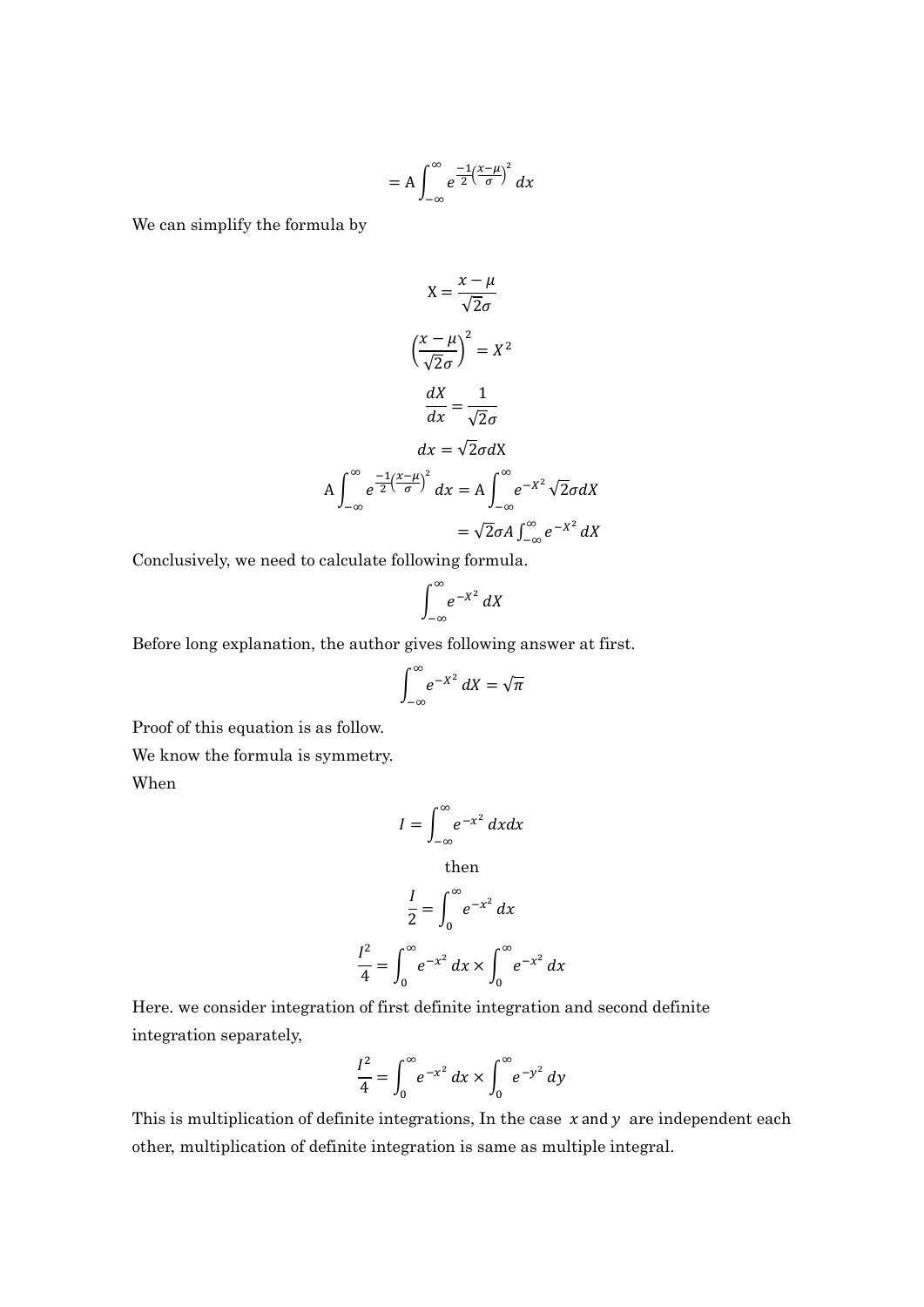$$
\int_0^{\infty} e^{-x^2} dx \times \int_0^{\infty} e^{-y^2} dy = \int_0^{\infty} \int_0^{\infty} e^{-x^2} \times e^{-y^2} dx dy
$$

This transformation is not only for simplifying but also for making 3-dimensional probability distribution. Produced 3-dimansional solid is solid of revolution, and we can calculate the cubic volume by integration of a plain with rotation angle. The author wrote the detailed process of the change of coordinate from rectangular coordinates to polar coordinate in III-3-4, III-3-5 (Coordinate conversion and multiple integration) with figures for visualization of the process.

Here, the author will show the process of transformation of formula

$$
\int_0^{\infty} e^{-x^2} dx \times \int_0^{\infty} e^{-y^2} dy = \int_0^{\infty} \int_0^{\infty} e^{-x^2} \times e^{-y^2} dx dy
$$

$$
= \int_0^{\infty} \int_0^{\infty} e^{-(x^2 + y^2)} dx dy
$$

Transformation to polar coordinate (See III-3-4. Polar coordinate)

$$
x = r \cos \theta
$$
  
\n
$$
y = r \sin \theta
$$
  
\n
$$
\frac{dx}{dr} = \cos \theta
$$
  
\n
$$
\frac{dy}{d\theta} = r \cos \theta
$$
  
\n
$$
x^2 + y^2 = r^2
$$
  
\n
$$
\int_0^\infty \int_0^\infty e^{-x^2} \times e^{-y^2} dx dy = \int_0^{\frac{\pi}{2}} \int_0^\infty re^{-r^2} \cos^2 \theta \, dr d\theta = \frac{1}{2} \int_0^{\frac{\pi}{2}} \cos^2 \theta \, d\theta
$$
  
\n
$$
\therefore s = r^2
$$
  
\n
$$
\frac{ds}{dr} = 2r
$$
  
\n
$$
dr = \frac{ds}{2r}
$$
  
\n
$$
\int_0^\infty re^{-r^2} dr = \int_0^\infty re^{-s} \frac{ds}{2r} = \int_0^\infty e^{-s} ds = -\frac{1}{2} [e^{-s}]_0^\infty = -\frac{1}{2} (0 - 1) = \frac{1}{2}
$$
  
\n
$$
\frac{1}{2} \int_0^{\frac{\pi}{2}} \cos^2 \theta \, d\theta = \frac{1}{2} \int_0^{\frac{\pi}{2}} \frac{\cos 2\theta + 1}{2} d\theta = \frac{1}{4} \int_0^{\pi} \frac{\cos \omega}{2} d\omega + \frac{1}{4} \int_0^{\pi} d\omega = \frac{1}{8} [\sin \omega]_0^{\pi} + \frac{1}{4} [\omega]_0^{\pi} = \frac{\pi}{4}
$$

Calculation of Jacobian (See III-3-3 Jacobian)

$$
\frac{dx}{dr} = \cos\theta
$$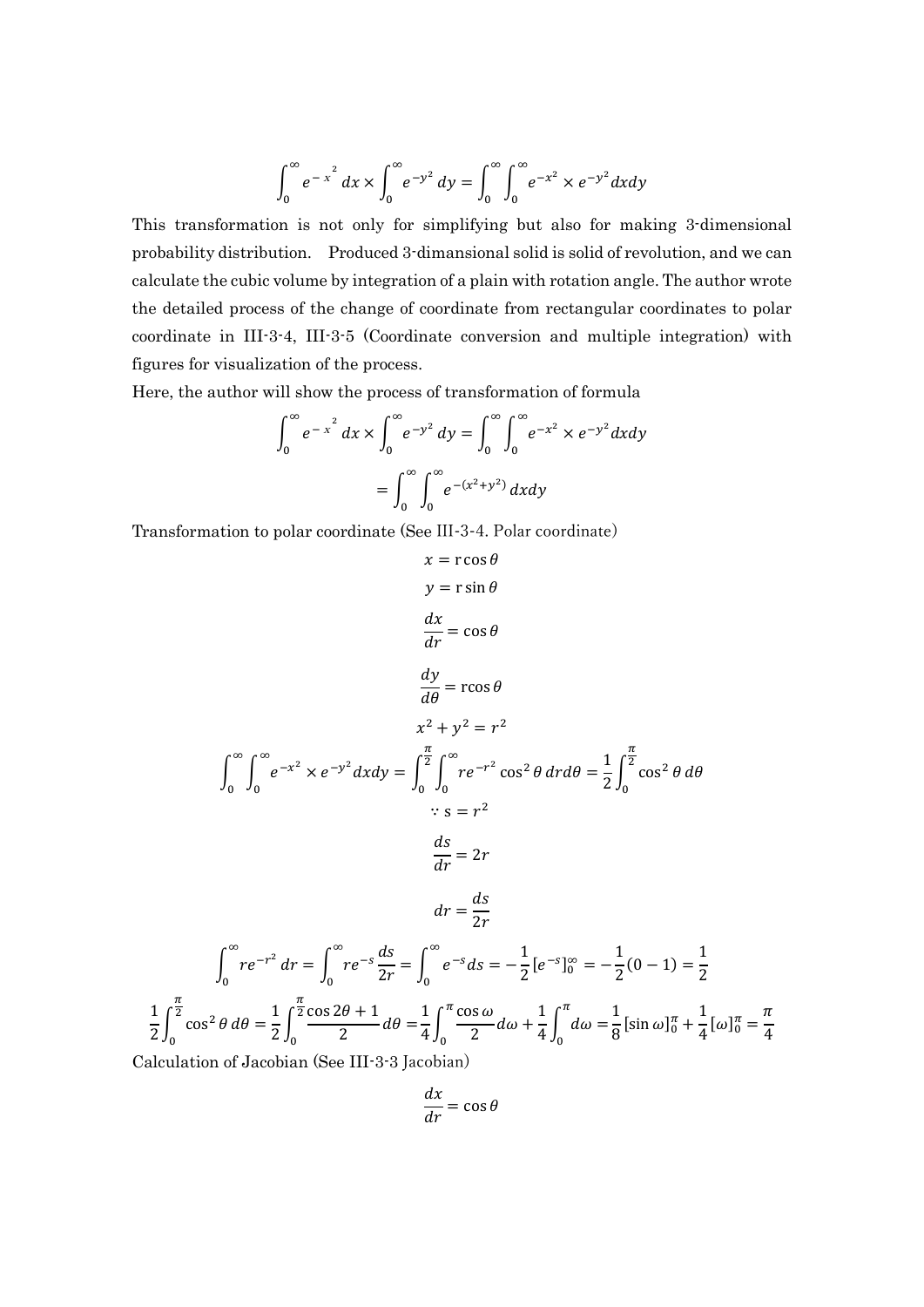$$
\frac{dy}{dr} = \sin \theta
$$

$$
\frac{dx}{d\theta} = -r \sin \theta
$$

$$
\frac{dy}{d\theta} = r \cos \theta
$$

$$
J_{\varphi} = \begin{pmatrix} \frac{dx}{dr} & \frac{dx}{d\theta} \\ \frac{dy}{dr} & \frac{dy}{d\theta} \end{pmatrix} = \begin{pmatrix} \cos \theta & -r \sin \theta \\ \sin \theta & r \cos \theta \end{pmatrix}
$$

$$
\left|J_{\varphi}\right| = \left|\frac{\cos\theta}{\sin\theta} - \frac{r\sin\theta}{r\cos\theta}\right| = r(\cos^2\theta + \sin^2\theta) = r
$$

$$
\therefore \cos^2\theta + \sin^2\theta = 1
$$

$$
\frac{I^2}{4} = \int_0^\infty \int_0^\infty e^{-(x^2 + y^2)} dx dy = \int_0^{\frac{\pi}{2}} \int_0^\infty e^{-r^2} |J_\varphi| dr d\theta = \int_0^{\frac{\pi}{2}} \int_0^\infty e^{-r^2} r dr d\theta
$$
  
About  $\int_0^\infty e^{r^2} r dr$ 

$$
r^2 = s
$$
  
\n
$$
2r = \frac{ds}{dr}
$$
  
\n
$$
rdr = \frac{1}{2}ds
$$
  
\n
$$
\int_0^\infty e^{-r^2} r dr = \int_0^\infty e^{-s} \frac{1}{2} ds
$$
  
\n
$$
= \frac{1}{2} \int_0^\infty e^{-s} ds
$$
  
\n
$$
= \frac{1}{2} [-e^{-s}]_0^\infty
$$
  
\n
$$
= \frac{1}{2} \{ -\frac{1}{e^{\infty}} - \left(-\frac{1}{e^{\infty}}\right) \}
$$
  
\n
$$
= \frac{1}{2} \{ 0 - (-1) \}
$$
  
\n
$$
= \frac{1}{2}
$$
  
\n
$$
\frac{l^2}{4} = \int_0^{\frac{\pi}{2}} \int_0^\infty e^{-r^2} r dr d\theta
$$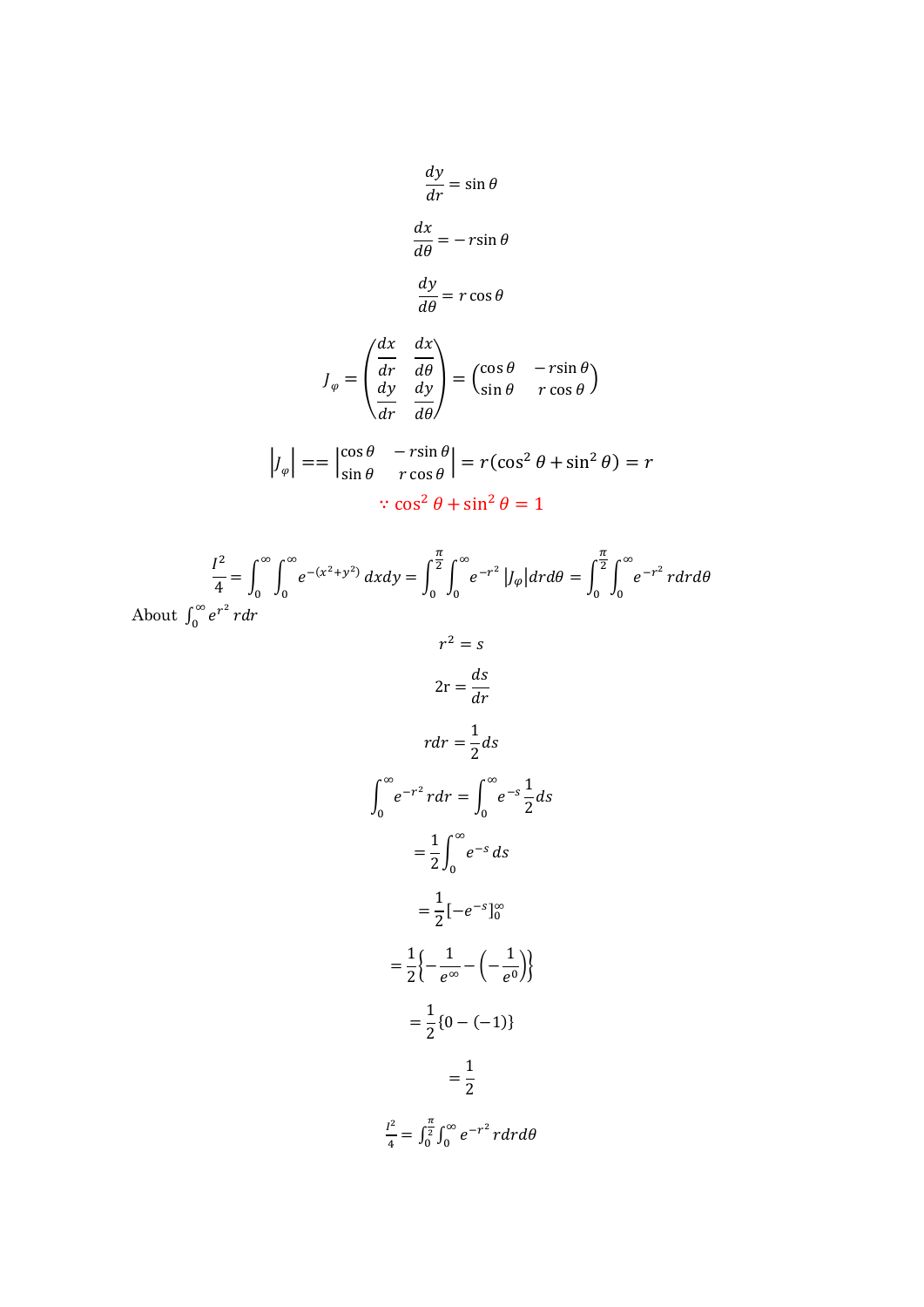$$
= \int_0^{\frac{\pi}{2}} \int_0^{\infty} e^{-s} \frac{1}{2} ds d\theta
$$

$$
= \int_0^{\frac{\pi}{2}} \frac{1}{2} d\theta
$$

$$
= \frac{1}{2} \int_0^{\frac{\pi}{2}} d\theta
$$

$$
= \frac{1}{2} [\theta]_0^{\frac{\pi}{2}}
$$

$$
= \frac{1}{2} (\frac{\pi}{2} - 0)
$$

$$
= \frac{\pi}{4}
$$

Conclusively,

$$
\frac{I^2}{4} = \frac{\pi}{4}
$$

$$
I^2 = \pi
$$

$$
I = \sqrt{\pi}
$$

From limiting condition

$$
\int_{-\infty}^{\infty} A e^{\frac{-1}{2} (\frac{x-\mu}{\sigma})^2} dx = 1
$$
  
\n
$$
A \int_{-\infty}^{\infty} e^{\frac{-1}{2} (\frac{x-\mu}{\sigma})^2} dx = \sqrt{2} \sigma A \int_{-\infty}^{\infty} e^{-X^2} dX
$$
  
\n
$$
= \sqrt{2} \sigma A I
$$
  
\n
$$
= \sqrt{2} \sigma \sqrt{\pi} A
$$
  
\n
$$
= \sqrt{2} \pi \sigma A
$$
  
\n
$$
\sqrt{2} \pi \sigma A = 1
$$
  
\n
$$
A = \frac{1}{\sqrt{2} \pi \sigma}
$$
  
\n
$$
W(x) = W(\mu) e^{\frac{-1}{2\sigma^2} (x-\mu)^2}
$$
  
\n
$$
W(x) = \frac{1}{\sqrt{2} \pi \sigma} e^{\frac{-1}{2\sigma^2} (x-\mu)^2}
$$
  
\n
$$
W(x) = \frac{1}{\sqrt{2} \pi \sigma} e^{\frac{-1}{2} (\frac{x-\mu}{\sigma})^2}
$$

This is generally used formula of normal distribution.

N( $\mu$ ,  $\sigma$ ) means normal distribution of which mean and variance are  $\mu$  and  $\sigma^2$ .